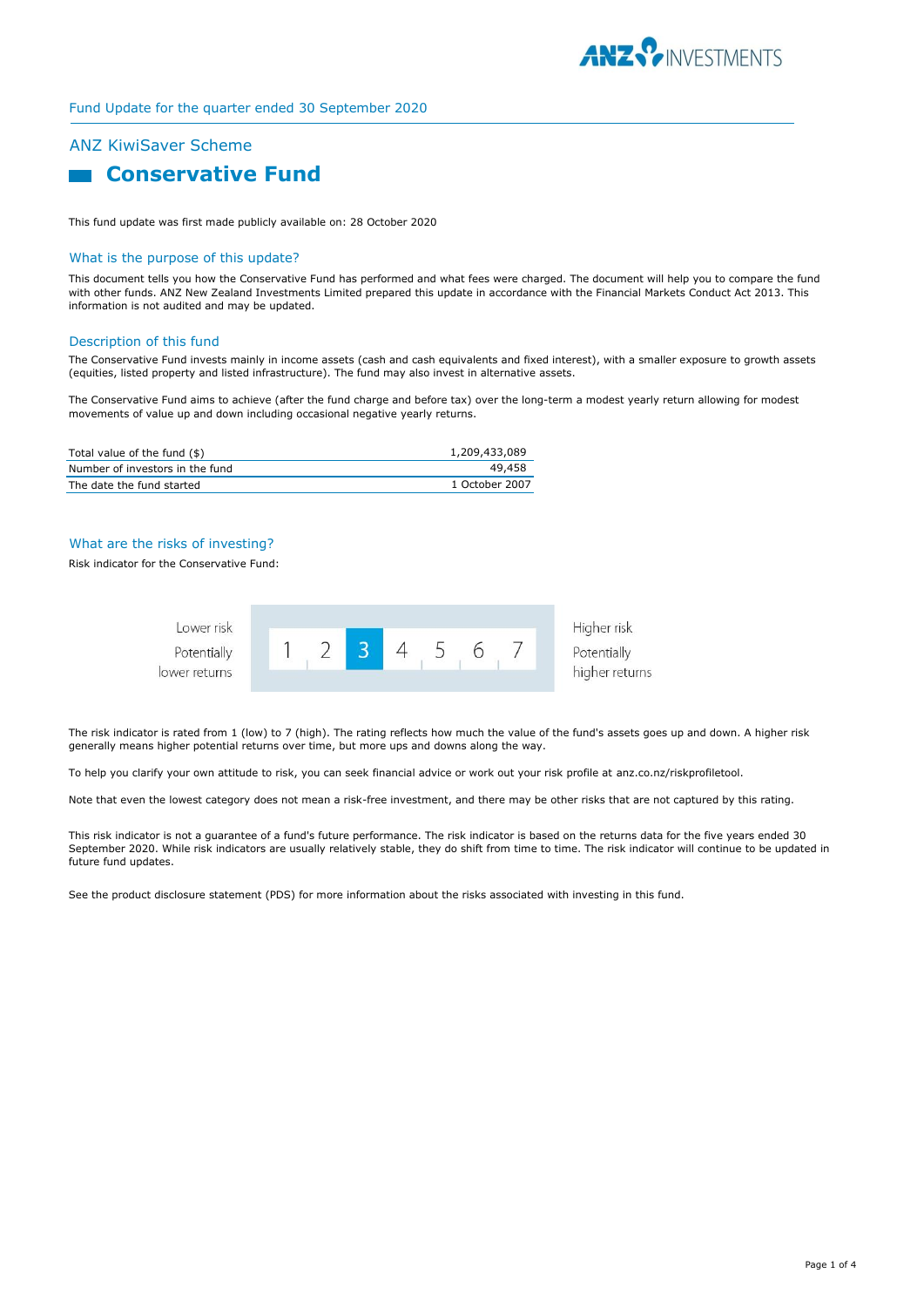# How has the fund performed?

|                                               | Average over past<br>five years | Past year |
|-----------------------------------------------|---------------------------------|-----------|
| <b>Annual return</b>                          |                                 |           |
| (after deductions for charges and tax)        | 3.85%                           | 3.26%     |
| <b>Annual return</b>                          |                                 |           |
| (after deductions for charges but before tax) | 4.93%                           | 4.57%     |
| Market index annual return                    |                                 |           |
| (reflects no deduction for charges and tax)   | 5.63%                           | 3.84%     |

The market index annual return is calculated using the target investment mix and the indices of each asset class.

Additional information about the market index is available in the statement of investment policy and objectives on the offer register at www.discloseregister.companiesoffice.govt.nz.



### **Annual return graph**

This shows the return after fund charges and tax for each of the last 10 years ending 31 March. The last bar shows the average annual return for the last 10 years, up to 30 September 2020.

**Important:** This does not tell you how the fund will perform in the future.

Returns in this update are after tax at the highest prescribed investor rate (PIR) of tax for an individual New Zealand resident. Your tax may be lower.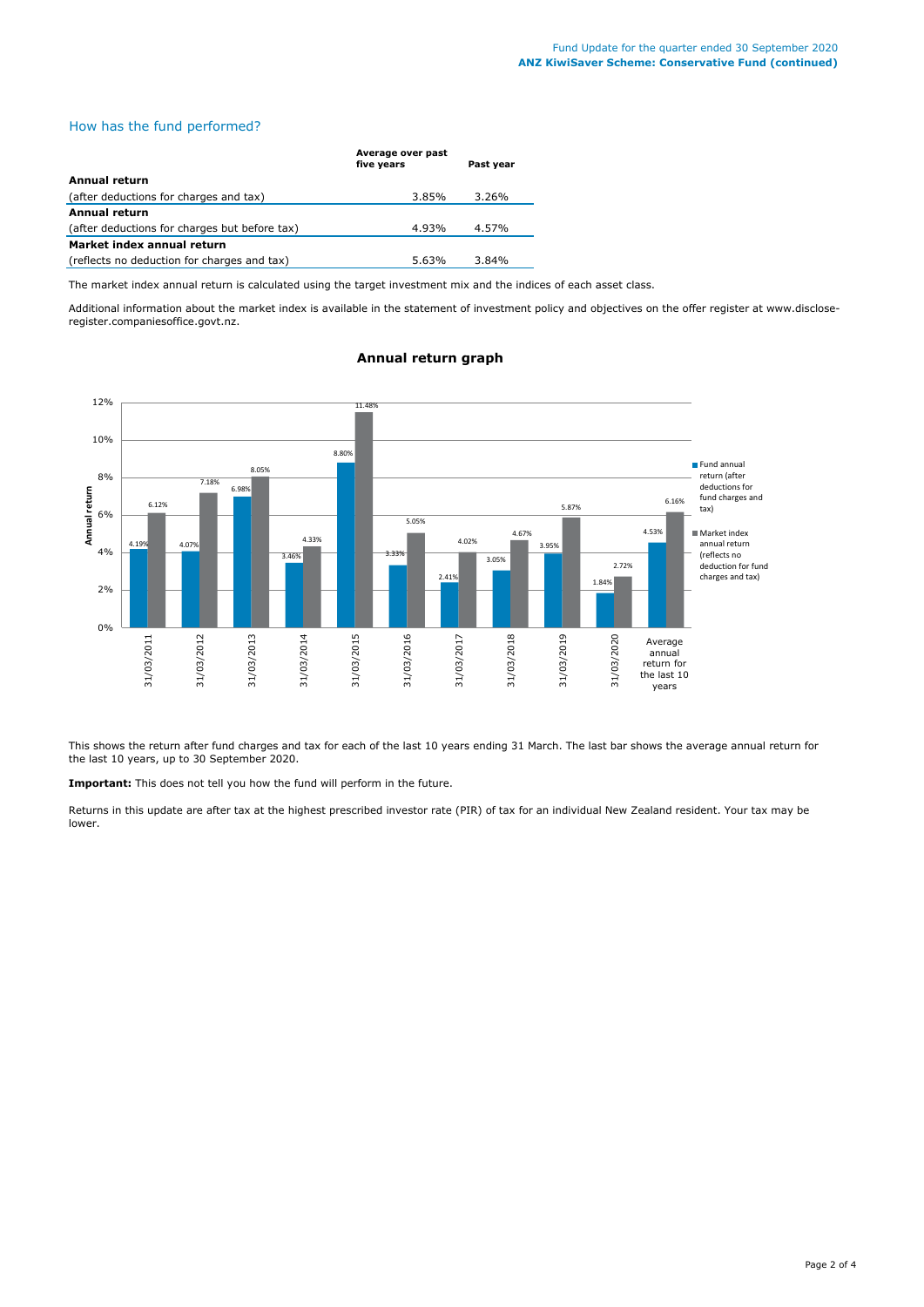# What fees are investors charged?

Investors in the Conservative Fund are charged fund charges. In the year to 31 March 2020 these were:

|                                             | % of net asset value          |
|---------------------------------------------|-------------------------------|
| Total fund charges <sup>1*</sup>            | 0.85%                         |
| Which are made up of:                       |                               |
| Total management and administration charges | 0.85%                         |
| Including:                                  |                               |
| Manager's basic fee                         | $0.80\%$                      |
| Other management and administration charges | 0.05%                         |
| Total performance based fees                | $0.00\%$                      |
|                                             | Dollar amount per<br>investor |
| <b>Other charges</b>                        |                               |
| Membership fee <sup>2</sup>                 | \$18                          |

\* The manager expects that the fund charges for the next scheme year will be different from the fund charges disclosed in this fund update because the manager's basic fee was reduced on 28 June 2019 from 0.85% to 0.78% per year.

Investors are not currently charged individual action fees for specific actions or decisions (for example, for withdrawing from or switching funds). See the PDS for more information about Scheme fees.

Small differences in fees and charges can have a big impact on your investment over the long term.

#### Example of how this applies to an investor

Sarah had \$10,000 in the fund at the start of the year and did not make any further contributions. At the end of the year, Sarah received a return after fund charges were deducted of \$326 (that is 3.26% of her inital \$10,000). Sarah also paid \$18 in other charges. This gives Sarah a total gain after tax of \$308 for the year.

# What does the fund invest in?

#### **Actual investment mix<sup>3</sup> Target investment mix<sup>3</sup>**

This shows the types of assets that the fund invests in. This shows the mix of assets that the fund generally intends to invest in.